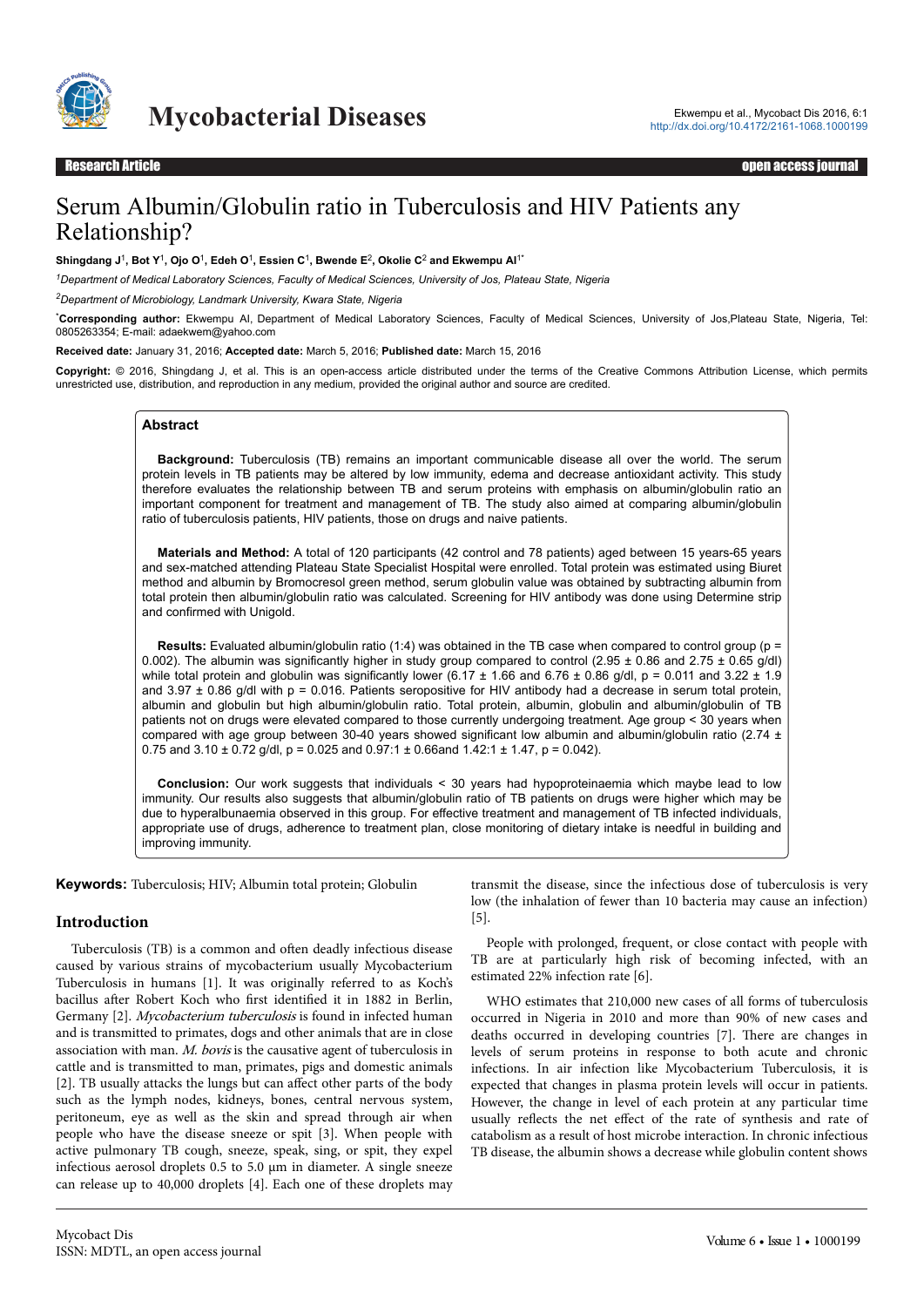#### Page 2 of 6

an increase leading to low Albumin to Globulin (A/G) ratio and albumin to alpha-2 globulin ratios [8].

Plasma protein fractions are albumin, globulin and fibrinogen Albumin is a small globular protein with molecular mass of 66.3 kDa. It is the most abundant protein, has no carbohydrate side chain but is highly soluble in water due to high negative charge at  $p<sup>H</sup>$  7.4. Albumins are synthesized by hepatic parenchyma cells. It functions mainly for maintaining colloidal osmotic pressure and also serves for transportation of large compounds such as free fatty acids, amino acids and drug [9].

Serum protein consists of albumin and globulins and its level in normal subjects vary from 6-8 g/dl. Normal range of albumin is 3.2-4.5 g/dl and globulin ranges from 2.3-3.5 g/dl [2]. Tuberculosis is one of the principal infectious causes of disease and death worldwide, yet there are very marked differences in the incidences from region to region roughly, one-third of the world's population has been infected with Mycobacterium tuberculosis, and new infections occur at a rate of one per second on a global scale (WHO, 2010). However, most infections with M. tuberculosis do not cause TB disease, [10] and 90-95% of infections remain asymptomatic [11].

In 2007, an estimated 13.7 million people have active tuberculosis disease with 9.3 million new cases and 1.8 million deaths, while in 2010, there were an estimated 8.8 million new cases and 1.5 million associated deaths, mostly occurring in developing countries [12]. Нe annual incidence rates vary from country to country. At one extreme there is an incidence of disease of less than 5 per 100,000 per annum in the population of Western Europe [13]. Intermediate incidence of 50 - 100 per 100,000 and 100 - 200 per 100,000 were reported in Eastern Europe and the Indian subcontinent respectively. Africa has an annual incidence rate of 363 per 100,000 populations [14].

Nigeria has the fourth highest burden of tuberculosis in the world, with an annual incidence of 311 cases per 100,000 populations in 2006 [15], although tuberculosis is so prevalent that it has been declared a global emergency most people do not develop the disease after infection. Нe ratio of infection to the disease is about 10%. Нere is approximately about one third of the world population-two billion people have been infected with tubercle bacillus [16], but the great majority only has latent tuberculosis infection. In 2007, an estimated 13.7 million people had active tuberculosis disease with 9.3 million new cases and 1.8 million deaths, while in 2010, there were an estimated 8.8 million new cases and 1.5 million associated deaths, mostly occurring in developing countries [12]. Нe annual incidence rates vary from country to country. At one extreme there is an incidence of disease of less than 5 per 100,000 per annum in the population of Western Europe [13]. Intermediate incidence of 50 - 100 per 100,000 and 100 - 200 per 100,000 were reported in Eastern Europe and the Indian subcontinent respectively. Africa has an annual incidence rate of 363 per 100,000 populations [14].

Nigeria has the fourth highest burden of tuberculosis in the world, with an annual incidence of 311 cases per 100,000 populations in 2006, although tuberculosis is so prevalent that it has been declared a global emergency most people do not develop the disease after infection. The ratio of infection to the disease is about 10%.

The incidence of TB varies with age, in Africa TB primarily affects adolescent and young adults [17]. However, in countries where TB has gone from high to low incidence, such as United States TB is mainly a disease of older people or of immunocompromised [18]

There are a number of known factors that make people more susceptible to TB infection worldwide the most important of these is HIV/AIDS compromise the immune system. WHO, reported that approximately 11 million people around the globe are infected with both HIV and TB. Smoking more than 20 cigarettes a day also increases the risk of TB by two to four times [19].

Other disease states that increase the risk of developing tuberculosis are chronic liver disease, malnutrition and alcoholism [20]. Diets may also affect the risk. For example, among immigrant in London from the Indian subcontinent, vegetarians Hindu Asians were found to have an 8.5 fold increase risk of TB, compared to Muslim who eat meat and fish daily [21]. Нis increased risked could be caused by micronutrient deficiencies, possibly irons, Vitamin B12 or Vitamin D and an increased risk of contracting tuberculosis [22].

Also overcrowding may contribute to the spread of disease. Prisoners especially in poor countries are particularly vulnerable to infections such as HIV/AIDS and TB. TB out breaks have been reported in prisons is much higher than among the general population in some countries as much as 40 times higher due to overcrowding [23].

This work was therefore aimed at estimating albumin/globulin ratio in serum of tuberculosis patients, comparing the albumin/globulin ratio in tuberculosis patients on drugs, those not on drugs and determining the relationship between A/G ratio and TB disease.

## **Material and Method**

The study was conducted on out patients in Plateau Specialist Hospital Jos, a total of 120 blood samples from subjects between the ages of 15 years - 65 years were analysed. 78 were from patients with confirmed pulmonary tuberculosis i.e. those on anti-tuberculosis drug treatment and those not on any anti-tuberculosis drug treatment while 42 were non tuberculosis individuals who served as control participants out of the 78 patients,64 were on TB treatment while remaining 14 were not on any form of TB treatment.

2ml of blood were collected using sterile syringes with minimum stasis by venepuncture and transferred into chemically cleaned, dried and labelled sample containers. Нe samples were also allowed to clot, then retracted and centrifuged at 3,000 rpm for 5 minutes. Нe serum was then transferred to clean and well label vials for further analysis. An inclusion criterion was based on patient age i.e. between 15 - 60 years and patients diagnosed for TB by using the revised National Tuberculosis Control Algorithm [24].

The Biuret test is a chemical test used for detecting the presence of peptide bonds. In the presence of peptides, a copper(II) ion forms violet-colored coordination complexes in an alkaline solution [25]. Several variants on the test have been developed, such as the BCA test and the modified Lowry test. Нe Biuret reaction was used to assess the concentration of proteins.

Serum Albumin was determined using the bromocresol green method based on the reaction of albumin with the dye bromocresol green to produce a coloured complex which was measured calorimetrically to give the concentration of the albumin [26].

Globulin concentration was obtained by subtracting values of total serum protein from that of serum albumin. Нe normal reference value being 2.3-3.5 g/dl.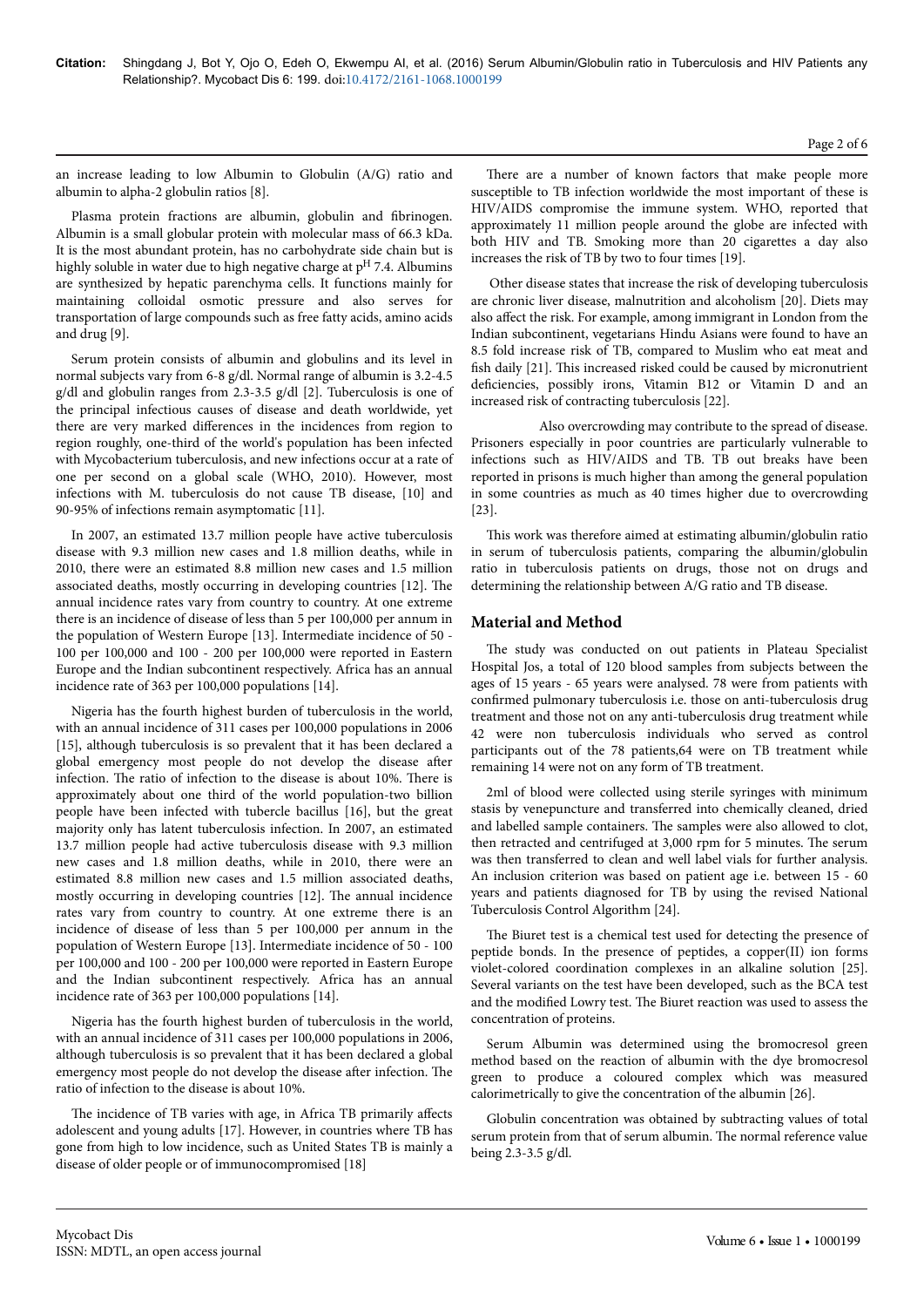Page 3 of 6

The value for Globulin/Albumin ratio was obtained by dividing albumin value by globulin value. Normal reference value 1.2:1 - 2:1.

# **Results**

The demographic characteristics of the study participants are shown as comprising a total of 120 participants (42 in the control group and 78 in the Tuberculosis (TB) group). Нe control group consisted of 27 (64.3%) males and 15 (35.7%) females while the TB group consisted of 46 (59%) males and 32 (41%) females. Нey were grouped based on their ages as  $\langle 30, 30-40 \rangle$  and  $\langle 40 \rangle$  years. In the control group, 26 (61.9%) were < 30 years, 9 (21.4%) between 30-40years and 7 (16.7%) were > 40 years; while the TB group were 31 (39.74%), 27 (34.62%) and 20 (25.64%) with the age group as  $<$  30, 30-40 and  $>$  40 respectively. The mean standard deviation based on age in the control and TB groups were 30.71  $\pm$  10.43 and 34.05  $\pm$  11.85 respectively and p value 0.115 as shown in Table 1. A total of 15 (19.2%) from TB patients were reactive while 63 (80.8%) were non- reactive to HIV antibody. 14 (17.9%) were newly diagnosed subjects while 64 (82.1%) were patients with prior confirmed diagnosis of TB and 35 (44.9%) of the patients were in the continuation phase of anti-TB drugs cocktail and 29 (37.2%) were on intensive phase anti-TB drugs whereas 14 (17.9%) were not on any anti-TB drug treatment as shown in Table 2. Нe control and TB groups had total protein, albumin, globulin and albumin/globulin ratio of  $6.76 \pm 0.87$  and  $6.17 \pm 1.66$  g/dl,  $2.75 \pm 0.65$ and 2.95.± 0.86 g/dl, 3.97 ± 0.86 and 3.22 ± 1.9 g/dl and 0.74:1and1.4:1 g/dl showing p values 0.011, 0.149, 0.016 and 0.002 respectively. Нe mean standard deviation of total protein, albumin, globulin and albumin/globulin ratio of males in the control group compared with TB group were  $6.641 \pm 0.903$  and  $6.361 \pm 1.763$  g/dl,  $2.615 \pm 0.656$  and 3.041  $\pm$  0.761 g/dl, 3.959  $\pm$  0.858 and 3.320  $\pm$  1.898 g/dl, 0.704:1  $\pm$ 0.268 and  $1.344:1 \pm 1.142$  g/dl showing p values 0.374, 0.014, 0.103 and 0.006 respectively as shown in Table 3. Нe mean comparison of serum protein of females in the control group with that of TB group in relation to total protein, albumin, globulin and albumin/globulin ratio were 6.980  $\pm$  0.792 and 5.888  $\pm$  1.485 g/dl, 2.987  $\pm$  0.582 and 2.822  $\pm$ 0.994 g/dl, 3.993  $\pm$  0.887 and 3.066  $\pm$  1.916 g/dl and 0.793:1  $\pm$  0.279 and  $1.48:1 \pm 1.582$  g/dl with p values of 0.002, 0.480, 0.028 and 0.023 respectively.

| Variable              | Control group N<br>$(\%)$ | TB group N (%)    |  |
|-----------------------|---------------------------|-------------------|--|
| <b>Total number</b>   | 42                        | 78                |  |
| <b>Sex</b>            |                           |                   |  |
| Male                  | 27(64.3)                  | 46 (59)           |  |
| Female                | 15(35.7)                  | 32 (41)           |  |
| Age groups (in years) |                           |                   |  |
| $30$                  | 26(61.9)                  | 31(39.74)         |  |
| $30 - 40$             | 9(21.4)                   | 27(34.62)         |  |
| >40                   | 7(16.7)                   | 20 (25.64)        |  |
| Mean                  | $30.71 \pm 10.43$         | $34.05 \pm 11.85$ |  |
|                       | 0.115                     |                   |  |

Table 1: Demographic characteristics of the study participants.

| Variable                  | Frequency | Percentage |
|---------------------------|-----------|------------|
| <b>HIV status</b>         |           |            |
| Reactive                  | 15        | 19.2       |
| Non-reactive              | 63        | 80.8       |
| <b>Total TB Diagnosis</b> | 78        | 100        |
| <b>New</b>                | 14        | 17.9       |
| Confirmed                 | 64        | 82.1       |
| <b>Total</b>              | 78        | 100        |
| <b>Treatment phase</b>    |           |            |
| Intensive                 | 29        | 37.2       |
| Continuation              | 35        | 44.9       |
| Not yet on treatment      | 14        | 17.9       |
| <b>Total</b>              | 78        | 100        |

#### Table 2: Characteristics of the TB study participants.

The TB subjects who were positive for HIV antibody had total protein, albumin, globulin and albumin/globulin ratio values as 6.11 ± 1.64 g/dl,  $2.67 \pm 0.96$  g/dl,  $3.44 \pm 2.29$  g/dl and  $1.52:1 \pm 1.89$  g/dl respectively while those negative for HIV antibody had  $6.18 \pm 1.68$ g/dl, 3.01 ± 0.84 g/dl, 3.16 ± 1.81 g/dl and 1.37:1 ± 1.18 g/dl respectively with p values of 0.89, 0.2116, 0.666 and 0.78.

The mean and standard deviation values of newly diagnosed and those on treatment (old) they were shown to have  $6.60 \pm 1.37$  and  $6.07$  $\pm$  1.71 g/dl, 3.32  $\pm$  1.11 and 2.87  $\pm$  0.79 g/dl, 3.28  $\pm$  1.90 and 3.20  $\pm$  1.91 g/dl and  $1.69:1 \pm 1.98$  and  $1.34:1 \pm 1.15$  g/dl for total protein, albumin, and globulin and albumin/globulin ratio respectively. P values obtained were 0.226, 0.077, 0.892 and 0.366 respectively while mean  $\pm$ standard deviation of total protein, albumin, globulin and albumin/ globulin ratio of test group based on intensive and continuation phase of treatment were  $6.20 \pm 1.46$  and  $5.97 \pm 1.91$  g/dl,  $2.84 \pm 0.99$  and  $2.89$  $\pm$  0.59 g/dl, 3.36  $\pm$  1.80 and 3.07  $\pm$  2.01 g/dl and 1.25:1  $\pm$  1.19 and  $1.40:1 \pm 1.14$  g/dl respectively with their p values as 0.591, 0.792, 0.559 and 0.612 as shown in Table 4.

The mean  $\pm$  standard deviation for total proteins, albumin, globulin and albumin/globulin ratio for enrolled group less than 30 years were 6.32 ± 1.24 g/dl, 2.74 ± 0.75 g/dl, 3.55 ± 1.50 g/dl and 0.97:1 ± 0.66 g/dl respectively while group > 30 were  $6.50 \pm 1.27$  g/dl,  $3.10 \pm 0.72$  g/dl,  $3.40 \pm 1.58$  g/dl and  $1.42:1 \pm 1.47$  g/dl. The P values obtained on comparison based on the two age groups were 0.501 for total protein, 0.025 for albumin, 0.656 for globulin and 0.042 for albumin/globulin ratio.

The age group  $<$  30 and  $>$  40 whose total protein, albumin, globulin and albumin/globulin ratio were  $6.32 \pm 1.24$  and  $6.31 \pm 2.06$  g/dl, 2.74  $\pm$  0.75 and 2.87  $\pm$  0.95 g/dl, 3.55  $\pm$  1.50 and 3.44  $\pm$  2.05 g/dl and 0.97:1  $\pm$  0.66 and 1.24:1  $\pm$  1.34 g/dl respectively while the p values as 0.985, 0.546, 0.817 and 0.213 as shown in Table 5.

# **Discussion**

Our study population consisted of a total of 120 participants (42 in the control group and 78 in the tuberculosis (TB) group). Нe TB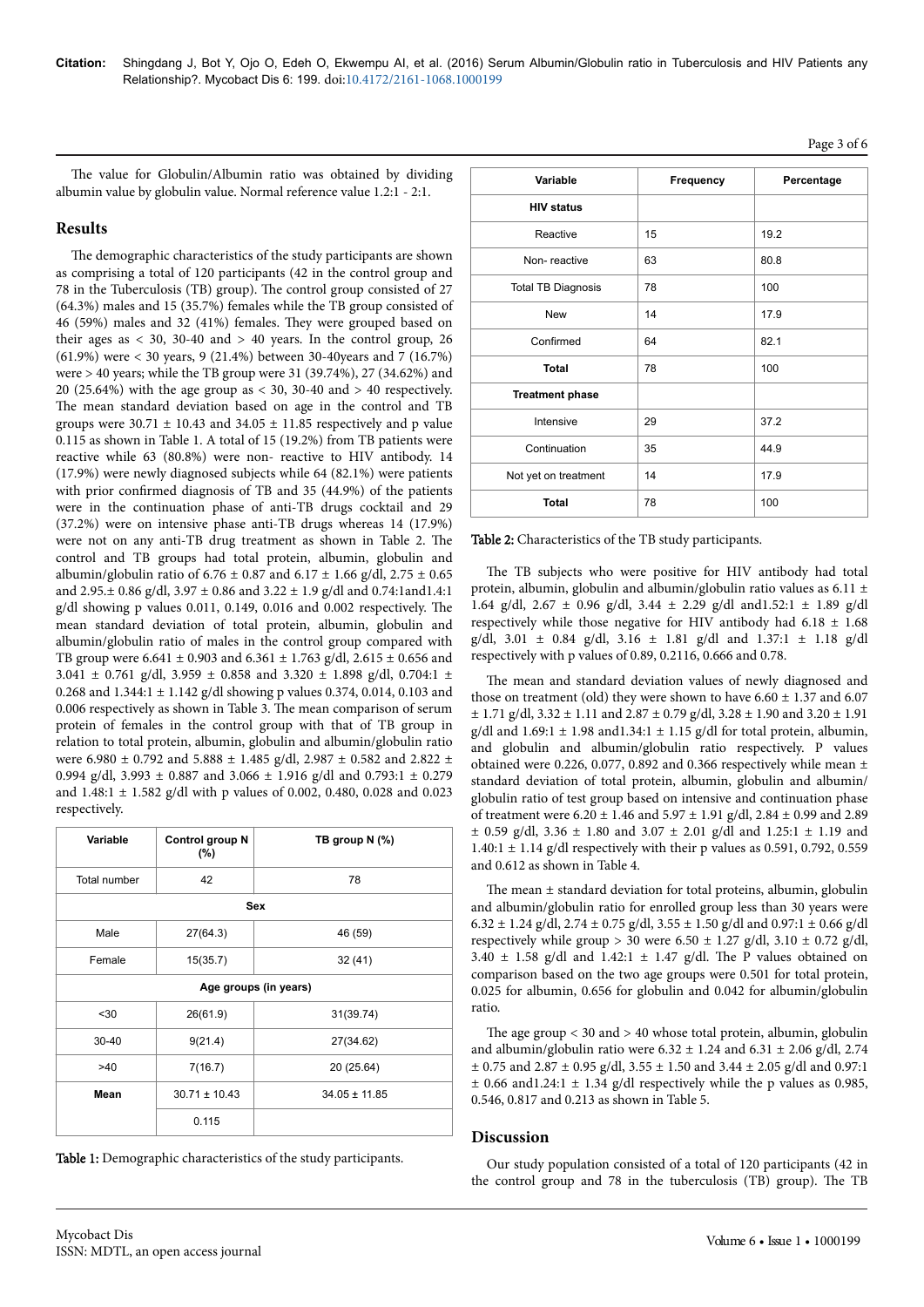group had 46 (59%) male and 32 (41%) females while the control group was comprised of healthy individuals matched for age and sex. Those < 30 years had the highest number of participants for both test and control groups 31 (39.74%) and 26 (61.9%), followed by group 30 - 40 years 9 (21.4%) and 27 (34.6%) in the control and TB group respectively. Нis agrees with previous reports from developing countries where about 80% of TB affected individuals were below 30 years [27,28], as compared with reports from developed countries where majority of affected population were above age 50 years. This variation may be due to reactivation from primary or secondary infections caused by co-infection or inexperience in diagnosis and therapeutics approach by health personnel or lack of laboratory facilities as noted by [29].

| Variable               | Mean $\pm$ SD ( $g/dl$ ) |                   |         |
|------------------------|--------------------------|-------------------|---------|
|                        | Control group            | TB group          | p value |
| <b>Males</b>           |                          |                   |         |
| Total protein          | $6.64 \pm 0.90$          | $6.36 \pm 1.76$   | 0.374   |
| Albumin                | $2.61 \pm 0.65$          | $3.04 \pm 0.76$   | 0.014   |
| Globulin               | $3.95 \pm 0.85$          | $3.32 \pm 1.89$   | 0.103   |
| Albumin/globulin Ratio | $0.70:1 \pm 0.26$        | $1.34:1 \pm 1.14$ | 0.006   |
| <b>Females</b>         |                          |                   |         |
| Total protein          | $6.98 \pm 0.79$          | 5888 + 148        | 0.002   |
| Albumin                | $2.98 \pm 0.58$          | $2.822 \pm 0.99$  | 0.48    |
| Globulin               | $3.99 \pm 0.88$          | $3.066 \pm 1.91$  | 0.028   |
| Albumin/globulin ratio | $0.79:1 \pm 0.27$        | $1.48:1 \pm 1.58$ | 0.23    |

Table 3: Comparison of serum protein of subjects based on sex in the control group with TB group.

| Variable               | Mean $\pm$ SD ( $g/dl$ )  |                   |         |
|------------------------|---------------------------|-------------------|---------|
|                        | TB case                   |                   |         |
|                        | New (not on drugs)        | on treatment      | P value |
| Total protein          | $6.60 \pm 1.37$           | $6.07 \pm 1.71$   | 0.226   |
| Albumin                | $3.32 \pm 1.11$           | $2.87 \pm 0.79$   | 0.077   |
| Globulin               | $3.28 \pm 1.90$           | $3.20 \pm 1.91$   | 0.892   |
| Albumin/globulin ratio | $1.69:1 \pm 1.98$         | $1.34:1 \pm 1.15$ | 0.366   |
| Variable               | <b>Phase of treatment</b> |                   |         |
|                        | Intensive                 | Continuation      | p value |
| Total protein          | $6.20 \pm 1.46$           | $5.97 \pm 1.91$   | 0.591   |
| Albumin                | $2.84 \pm 0.99$           | $2.89 \pm 0.59$   | 0.792   |
| Globulin               | $3.36 \pm 1.80$           | $3.07 \pm 2.01$   | 0.559   |
| Albumin/globulin ratio | $1.25:1 \pm 1.19$         | $140.1 + 114$     | 0.612   |

Table 4: Comparison of serum protein of TB patients based on treatment regimen.

The mean total protein and globulin was significantly lower in the TB patients when compared to the control group;  $6.17 \pm 1.66$  and  $6.76$  $\pm$  1.66 g/dl (p = 0.011), 3.22  $\pm$  1.90 and 3.97  $\pm$  0.86 g/dl (p = 0.016) respectively, this might have been caused by anorexia, mal-absorption and impaired cell mediated immunity as noted by Narwadiya [30]. Нe elevated mean value for albumin/globulin ratio was 1.4 for TB patient, when compared with control subject; at value 0.002 was obtained which is significantly low. In contrast, the mean albumin of  $2.95 \pm 0.86$ g/dl in TB case was higher than in control group which was  $2.75 \pm 0.65$ g/dl with p value 0.149. No significant difference was observed at  $p >$ 0.05. Нis is in line with the work of Damburame et al. whose work showed a decrease in total protein among people with TB.

| Variable               | Mean $\pm$ SD ( $q/dl$ ) |                   |         |  |
|------------------------|--------------------------|-------------------|---------|--|
|                        | Age category             |                   |         |  |
|                        | $30$                     | >30               | p value |  |
| Total protein          | $6.32 \pm 1.24$          | $6.50 \pm 1.27$   | 0.501   |  |
| Albumin                | $2.74 \pm 0.75$          | $3.10 \pm 0.72$   | 0.025   |  |
| Globulin               | $3.55 \pm 1.50$          | $3.40 \pm 1.58$   | 0.656   |  |
| Albumin/globulin ratio | $0.97:1 \pm 0.66$        | $1.42:1 \pm 1.47$ | 0.042   |  |

Table 5: Comparison of serum protein of TB patients based on age  $group < 30$  and  $> 30$ .

The mean serum protein of males in the control group were comparable with the TB group, serum albumin and albumin/globulin ratio values were significantly low 2.61  $\pm$  0.65 g/dl for control group 3.04  $\pm$  0.76 g/dl for TB group p value of 0.014 and 0.70  $\pm$  0.26 versus  $1.34 \pm 1.14$  having p value 0.006 while total serum protein and globulin concentrations were high in the control males, this showed no significant difference. On the other hand, mean total serum protein and globulin of females both TB casesandin control were significantly low with p values 0.002, 0.028 while albumin/globulin ratio was significantly higher 0.023 respectively but that of albumin had p value of 0.480 which was not significantly different. Our work suggests that females with TB show decrease in total protein, albumin and globulin which may be a reflection of their immune system (CD4+ T lymphocyte). Conversely, increased albumin/globulin ratio was possibly due to the role of albumin as an antioxidant to prevent tissue damage and wasting disease in TB individuals [31].

The result obtained from TB patients who were HIV seropositive for antibody with subjects not seropositive had raised globulin value and albumin/globulin ratio while total protein and albumin was low with no significant difference. Serum total protein, albumin, globulin and albumin/globulin ratio had p value 0.89, 0.216, 0.666 and 0.78 respectively indicating no significant difference. This increase does not agree with Narwadiya et al., who observed a decrease in serum proteins of TB and HIV seropositive subjects when compared to control subjects. Нe decrease in total protein and albumin may be as a result of low immunity and malnutrition. Similarly serum proteins of newly diagnosed TB patients were higher than those on treatment and total protein and globulin of those on intensive care was elevated more than those on continuation phase of treatment. A reverse lower level occurred in serum albumin and albumin/globulin ratio in which both were not statistically significant. The elevation in total protein and globulin could be due to good response to treatment. Нis agrees with the work of Zia et al., in India where he observed increase total protein

## Page 4 of 6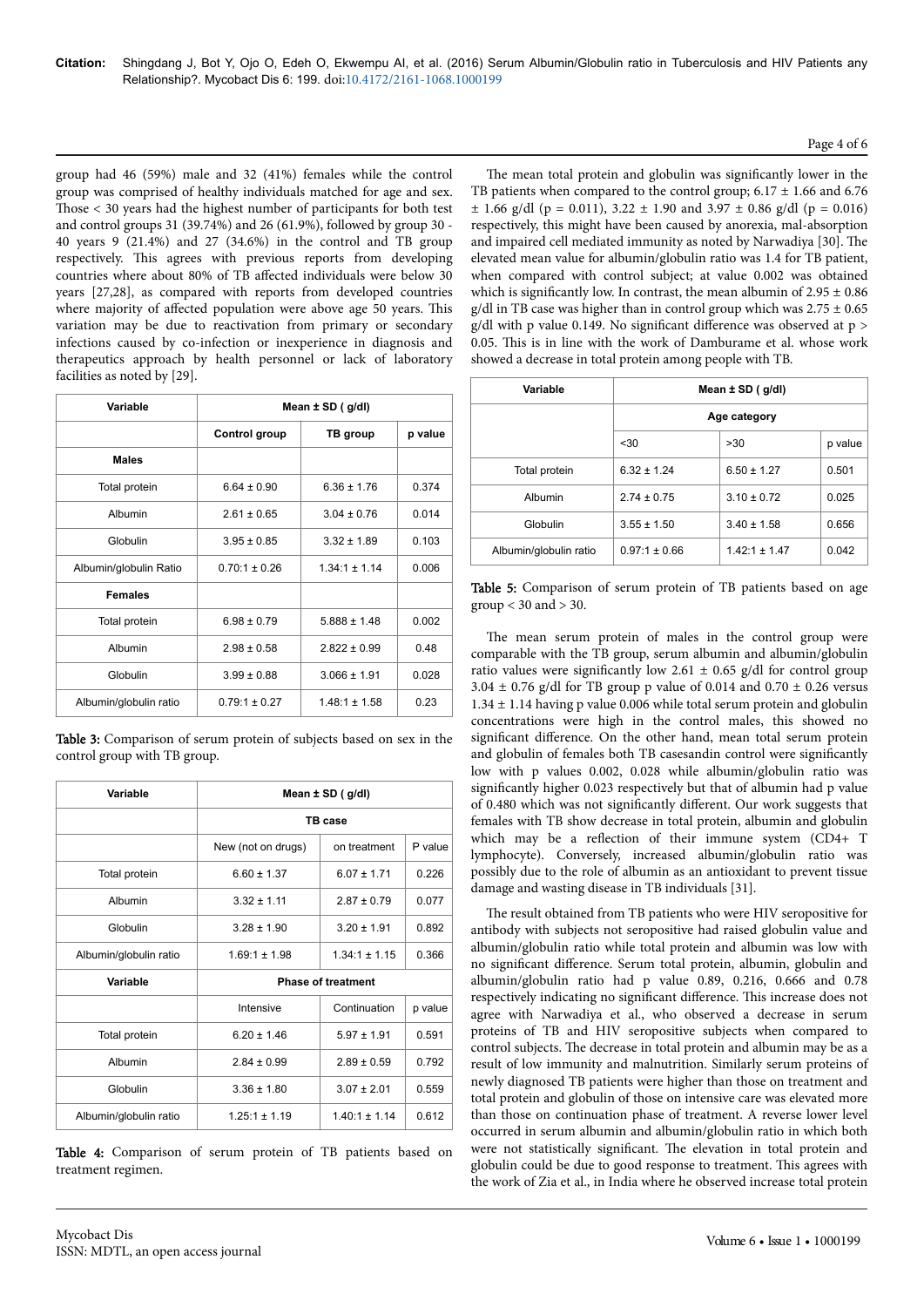and globulin in individuals on intensive phase and increased albumin/ globulin ratio in those on continuation phase of treatment [32].

From the results obtained, it is evident that total protein, albumin and albumin/globulin ratio concentration are higher in age group > 30 years as compared to age category < 30 years where albumin and albumin/globulin ratio was significantly increase (p values 0.025 and 0.042) whereas total protein of age group < 30 years had no significant difference while globulin concentration were lower when compared to age group  $\langle$  30 years which showed no significant difference. The variation may be due to socioeconomic status of the various aged groups.

Albumin concentration and albumin/globulin ratio was lower at age < 30 years when compared to age > 40 whereas total protein and globulin mean value are higher on comparison with age > 40 years. All had p values that showed no significant difference. Albumin/globulin ratio level is usually affected in tuberculosis disease this might be due to association of immunoglobulin and cellular immunity in the process.

# **Conclusion**

Our findings show that albumin/globulin ratio, total protein and globulin had significant difference in TB patients compared to the control group. Males with TB had a significant high serum albumin and albumin globulin ratio compared with those in the control group also female with TB cases had significant low serum total protein and globulin but albumin/globulin ratio was significantly high.

This study shows serum protein of newly diagnosed patients was higher than those on treatment. Conversely, there was increase in serum total protein and globulin of individuals on intensive phase treatment for TB. It was observed that aged group > 30 years had significant high albumin, albumin/globulin ratio though total protein was elevated in relation to aged < 30 years.

For effective treatment of individuals with tuberculosis in addition to the use of appropriate anti-tubercular drugs, patients must adhere to treatment and employ frantic effort in the control of associated diseases (co-infection) such as HIV. Since nutritional status influences cellular immunity of the body system, the public should be enlightened on the need to pay close attention on dietary intake that are necessary for maintaining and improving the immune system. Physicians should also be guided on the use of drugs which may serve for boasting the protein level, since proteins are involved in transportation of drugs and building of immune system.

# **Limitations**

Additional work should be done on a larger population of both HIV and TB patients over a longer period on different drug regimen.

## **References**

- 1. [Kumar, Vinay, Abbas Abdul, Fausto, Nelson, et al. \(2007\) Robbins &](http://www.us.elsevierhealth.com/robbins-pathology/robbins-cotran-pathologic-basis-of-disease-hardcover/9781416031215/) [Cotran Pathologic Basis of Disease \(8th ed.\) Saunders Elsie 516-552.](http://www.us.elsevierhealth.com/robbins-pathology/robbins-cotran-pathologic-basis-of-disease-hardcover/9781416031215/)
- 2. [Ochei J, Kolhatkar A \(2007\) Medical Laboratory Science:](http://www.karpagamuniversity.edu.in/wp-content/uploads/2013/02/MSc_CS_Syl_2014.pdf) Нeory and [Practice New Delhi. Tata McGraw-Hill: 157-159](http://www.karpagamuniversity.edu.in/wp-content/uploads/2013/02/MSc_CS_Syl_2014.pdf).
- 3. [Kontantinos A \(2010\) Testing for tuberculosis. Australian prescriber 33:](http://www.australianprescriber.com/magazine/33/1/12/18) [12-18.](http://www.australianprescriber.com/magazine/33/1/12/18)
- 4. [Cole EC, Cook CE \(1998\) Characterization of infectious aerosols in](http://www.ncbi.nlm.nih.gov/pubmed/9721404) [health care facilities: an aid to](http://www.ncbi.nlm.nih.gov/pubmed/9721404) effective engineering controls and [preventive strategies. Am J Infect Control 26: 453-464.](http://www.ncbi.nlm.nih.gov/pubmed/9721404)
- 5. Nicas M, Nazaroff [WW, Hubbard A \(2005\) Toward understanding the](http://www.ncbi.nlm.nih.gov/pubmed/15764538) [risk of secondary airborne infection: emission of respirable pathogens. J](http://www.ncbi.nlm.nih.gov/pubmed/15764538) [Occup Environ Hyg 2: 143-154.](http://www.ncbi.nlm.nih.gov/pubmed/15764538)
- 6. [Ahmed N, Hasnain SE \(2011\) Molecular epidemiology of tuberculosis in](http://www.ncbi.nlm.nih.gov/pubmed/21514230) [India: moving forward with a systems biology approach. Tuberculosis](http://www.ncbi.nlm.nih.gov/pubmed/21514230) [\(Edinb\) 91: 407-413.](http://www.ncbi.nlm.nih.gov/pubmed/21514230)
- 7. [Nigerian tuberculosis Sheet \(2010\) United States Embassy in Nigeria.](http://photos.state.gov/libraries/nigeria/487468/pdfs/JanuaryTuberculosisFactSheet.pdf)
- 8. [Chong T Wong, Nilmani Shah \(1989\) Serum Immunoglobulin and acute](http://www.ncbi.nlm.nih.gov/pubmed/2480678) [phase protein concentrations in pulmonary tuberculosis patients in](http://www.ncbi.nlm.nih.gov/pubmed/2480678) [Singapore. Tropical and Geographical medicine 41: 218-221.](http://www.ncbi.nlm.nih.gov/pubmed/2480678)
- 9. [Carl AB, Edward R.A, David EB \(2008\) Plasma Proteins. Tietz](https://books.google.co.in/books?hl=en&lr=&id=p7XwAwAAQBAJ&oi=fnd&pg=PP1&dq=Plasma+Proteins%3B+Tietz+fundamental+of+clinical+chemistry) [fundamental of clinical chemistry \(7th W.B Saunders Philadelphia\):](https://books.google.co.in/books?hl=en&lr=&id=p7XwAwAAQBAJ&oi=fnd&pg=PP1&dq=Plasma+Proteins%3B+Tietz+fundamental+of+clinical+chemistry) [294-297.](https://books.google.co.in/books?hl=en&lr=&id=p7XwAwAAQBAJ&oi=fnd&pg=PP1&dq=Plasma+Proteins%3B+Tietz+fundamental+of+clinical+chemistry)
- 10. [Centers for Disease Control \(2011\) Fact Sheets:](http://www.cdc.gov/tb/publications/factsheets/general/LTBIandActiveTB.htm) The Difference between [Latent TB Infection and Active TB Disease.](http://www.cdc.gov/tb/publications/factsheets/general/LTBIandActiveTB.htm)
- 11. [Skolnik, Richard \(2011\) Global health 101 \(2nd ed.\). Burlington, MA:](http://samples.jbpub.com/9780763797515/97515_FMxx_Skolnik.pdf) [Jones & Bartlett Learning: 253.](http://samples.jbpub.com/9780763797515/97515_FMxx_Skolnik.pdf)
- 12. [World Health Organization \(2011\)](http://www.sciepub.com/reference/33737) "The sixteenth global report on [tuberculosis".](http://www.sciepub.com/reference/33737)
- 13. [Beyers N, Gie R, Shaaf HS. \(1997\) A prospective evaluation of children](http://www.ingentaconnect.com/content/iuatld/ijtld/1997/00000001/00000001/art00008) [under age of 15 years living in the same household as adults with recently](http://www.ingentaconnect.com/content/iuatld/ijtld/1997/00000001/00000001/art00008) [diagnosed pulmonary tuberculosis international Journal tuberculosis.](http://www.ingentaconnect.com/content/iuatld/ijtld/1997/00000001/00000001/art00008) [Lung Dis 1: 38-43.](http://www.ingentaconnect.com/content/iuatld/ijtld/1997/00000001/00000001/art00008)
- 14. [World Health Organization \(2009\) "Epidemiology" Global tuberculosis](https://www.google.co.in/search?q=) [and Control; epidemiology, strategy,](https://www.google.co.in/search?q=) financing: 6-33.
- 15. [Tuberculosis in Nigeria \(Web\) \(2006\)](http://photos.state.gov/libraries/nigeria/487468/pdfs/JanuaryTuberculosisFactSheet.pdf)
- 16. [Raviglone MC, Nunn P \(1997\) Epidemiology of tuberculosis. AIDS and](http://link.springer.com/chapter/10.1007%2F978-1-4899-3446-8_8) [respiratory Medicine: 117-141.](http://link.springer.com/chapter/10.1007%2F978-1-4899-3446-8_8)
- 17. [World Health Organization \(2006\) Global Tuberculosis Control Report.](http://www.iosrjournals.org/iosr-jdms/papers/Vol2-issue6/E0261822.pdf)
- 18. [Davies PD, Yew WW, Ganguly D, Davidow AL, Reichman LB, et al.](http://www.ncbi.nlm.nih.gov/pubmed/16325875) [\(2006\) Smoking and tuberculosis: the epidemiological association and](http://www.ncbi.nlm.nih.gov/pubmed/16325875) [immunopathogenesis. Trans R Soc Trop Med Hyg 100: 291-298.](http://www.ncbi.nlm.nih.gov/pubmed/16325875)
- 19. [Kumar D, Watson JM, Charlett A, Nicholas S, Darbyshire JH \(1997\)](http://www.ncbi.nlm.nih.gov/pubmed/9516900) [Tuberculosis in England and Wales in 1993: results of a national survey.](http://www.ncbi.nlm.nih.gov/pubmed/9516900) [Public Health Laboratory Service/British](http://www.ncbi.nlm.nih.gov/pubmed/9516900) Нoracic Society/Department of [Health Collaborative Group.](http://www.ncbi.nlm.nih.gov/pubmed/9516900) Нorax 52: 1060-1067.
- 20. Strachan DP, Powell KJ, Нaker [A, Millard FJ, Maxwell JD \(1995\)](http://www.ncbi.nlm.nih.gov/pubmed/7701458) [Vegetarian diet as a risk factor for tuberculosis in immigrant south](http://www.ncbi.nlm.nih.gov/pubmed/7701458) [London Asians.](http://www.ncbi.nlm.nih.gov/pubmed/7701458) Нorax 50: 175-180.
- 21. [Nnoaham KE, Clarke A \(2008\) Low serum vitamin D levels and](http://www.ncbi.nlm.nih.gov/pubmed/18245055) [tuberculosis: a systematic review and meta-analysis. Int J Epidemiol 37:](http://www.ncbi.nlm.nih.gov/pubmed/18245055) [113-119.](http://www.ncbi.nlm.nih.gov/pubmed/18245055)
- 22. [Larouzé B, Sánchez A, Diuana V \(2008\) Tuberculosis behind bars in](http://www.ncbi.nlm.nih.gov/pubmed/18513772) [developing countries: a hidden shame to public health. Trans R Soc Trop](http://www.ncbi.nlm.nih.gov/pubmed/18513772) [Med Hyg 102: 841-842.](http://www.ncbi.nlm.nih.gov/pubmed/18513772)
- [Ferdinand Rose \(1857\) On the compounds of albumin with metal oxides,](https://archive.org/details/annalenderphysi18pogggoog) [PoggendorfsAnnalen der Physik und Chemie 104: 132-142.](https://archive.org/details/annalenderphysi18pogggoog)
- 24. [Diamond D1, Lau KT, Brady S, Cleary J \(2008\) Integration of analytical](http://www.ncbi.nlm.nih.gov/pubmed/18585121) [measurements and wireless communications--current issues and future](http://www.ncbi.nlm.nih.gov/pubmed/18585121) [strategies. Talanta 75: 606-612.](http://www.ncbi.nlm.nih.gov/pubmed/18585121)
- 25. Ali-Gombe A (1991) Factors affecting [sputum conversion in patients with](http://www.academicjournals.org/journal/JIDI/article-full-text-pdf/D4873055620) [active pulmonary tuberculosis using the](http://www.academicjournals.org/journal/JIDI/article-full-text-pdf/D4873055620) modified short-course therapy [and the conventional short-course therapy.](http://www.academicjournals.org/journal/JIDI/article-full-text-pdf/D4873055620)
- 26. [Idigbe EO, Sofola TO, John EKO, Okoye R, Onugbogu C, et al. \(1995\)](http://trstmh.oxfordjournals.org/content/96/6/614.short) [Trend of pulmonary tuberculosis in Lagos, Nigeria. Biomed.Lett., 51:](http://trstmh.oxfordjournals.org/content/96/6/614.short) [99-109.](http://trstmh.oxfordjournals.org/content/96/6/614.short)
- 27. [Zevallos M, Justman JE \(2003\) Tuberculosis in the elderly. Clin Geriatr](http://www.ncbi.nlm.nih.gov/pubmed/12735118) [Med 19: 121-138.](http://www.ncbi.nlm.nih.gov/pubmed/12735118)
- 28. [Narwadiya SC, Dhumne UL, Sahare KN, Tumane PM, Meshram VG, et.](http://www.ijsrp.org/research-paper-0714/ijsrp-p31113.pdf) [al \(2012\) Serum Protein Level Changes in Dots Administered Patients of](http://www.ijsrp.org/research-paper-0714/ijsrp-p31113.pdf) [Nagpur District: A Case Study. Department of Microbiology and](http://www.ijsrp.org/research-paper-0714/ijsrp-p31113.pdf) [Biochemistry, R. T M Nagpur University, Nagpur.](http://www.ijsrp.org/research-paper-0714/ijsrp-p31113.pdf)